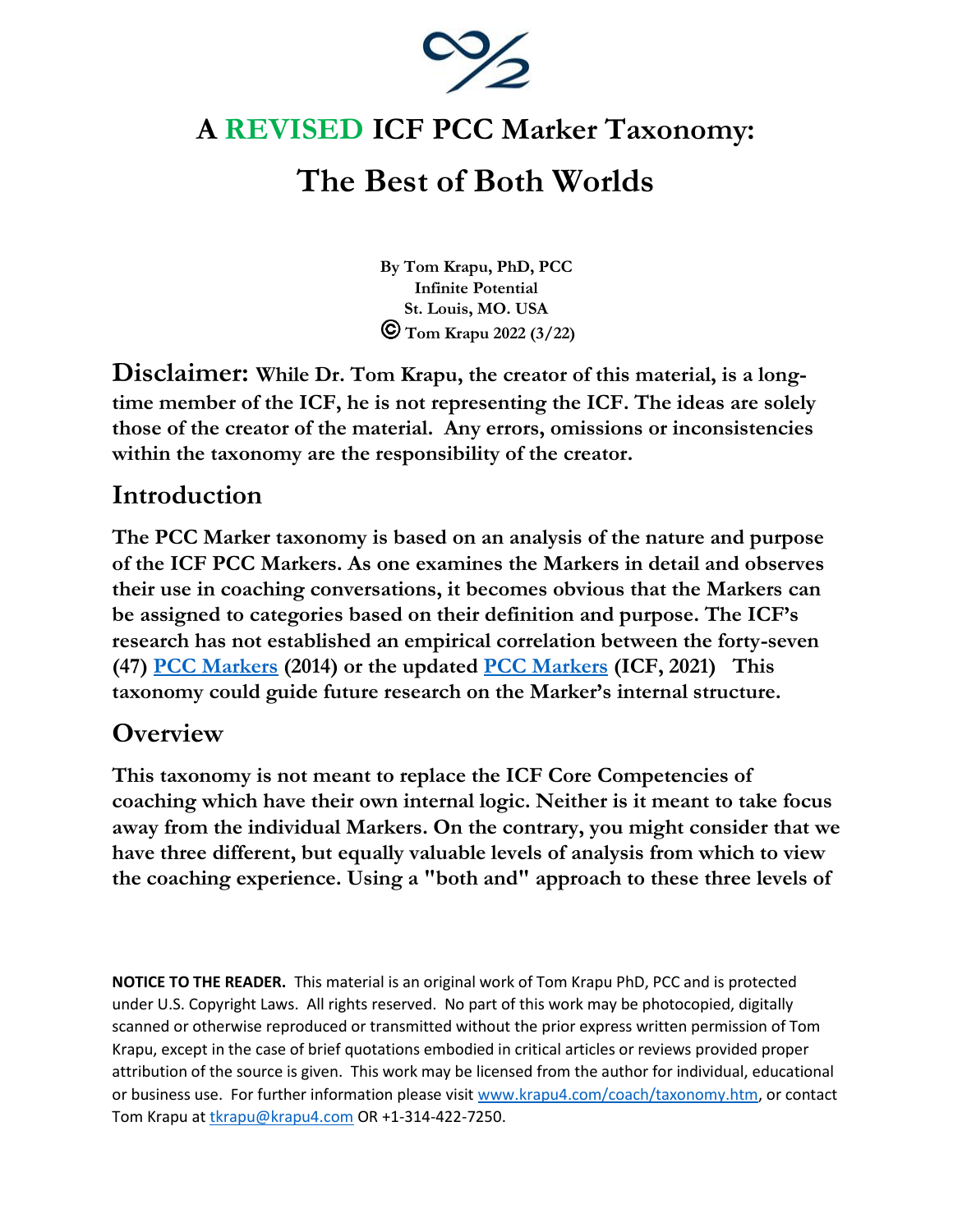**analysis; each of these levels of analysis can be viewed as a "lens" through which we can observe our coaching.**

**The following describes these three levels of analysis:**

**(1) The Core Competencies are at a higher level of abstraction and are as equally important as the Markers. The Core Competencies are part of the original territory that was staked out to define what coaching is.** 

**(2) The Markers, being behavioral, are more "experience near" and are immensely practical. They were developed by the ICF through a rigorous process by examining the coach's behavior in actual coaching conversations.** 

**(3) The Marker Taxonomy, the focus of this particular material, is adding a different level of abstraction to the Markers that coaches will find helpful.** 

**Basic presentations around this material have been very well received by coaches at local ICF chapters, at the international [ICF Converge](https://www.krapu4.com/PDF/ConvergeAbstract27Oct2021.pdf) conference (ICF, 2021) and at all levels of coaching certification (ACC, PCC, MCC).**

## **This is an invaluable tool that will help you understand the PCC Markers.**

### **Marker Categories:**

**"Active" Markers (coach usually initiates)**

**Questioning Markers**

**"Learning" Markers**

**Freedom from the "Burden of Self" Markers**

**MetaMarkers**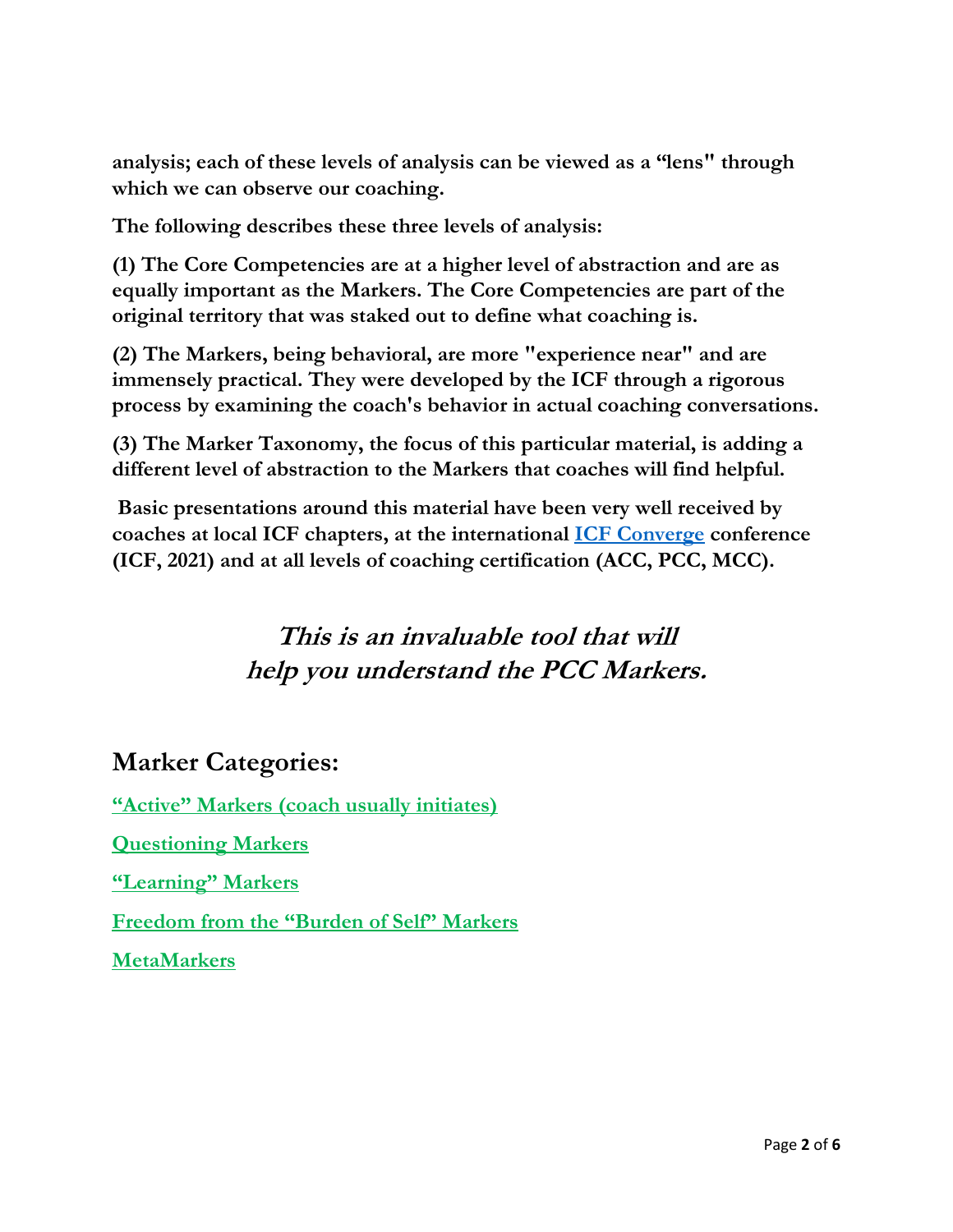### **Table of Contents:**

### **Introduction**

### **Overview**

**Competency -> Skill -> Behavior**

**Figure 1: Competency, Skill, Behavior**

**Note on the Core Competency of Demonstrates Ethical Practice** 

**Note on the Core Competency of Embodies a Coaching Mindset** 

# **THE TAXONOMY:**

### **Marker Categories:**

**"Active" Markers (coach usually initiates)**

**Figure 2: Specific Active Marker Categories**

**Specific Active Markers the Coach Offers**

**Coaching Agreement Markers**

**Designing Actions, Planning And Goal Setting, And Managing Progress**

**And Accountability**

**Leveraging into the Future Markers**

**Creating Closure Markers**

**Specific "Active" Markers the Coach uses in response to "what the client offers"**

**Respect and Support Markers**

**Energic Markers (having or showing much energy)**

**On Curiosity**

**Curiosity or Appreciative Inquiry Markers**

**Choice Markers**

**[Questioning Markers](https://www.youtube.com/watch?v=8A8XxdQTm-w)**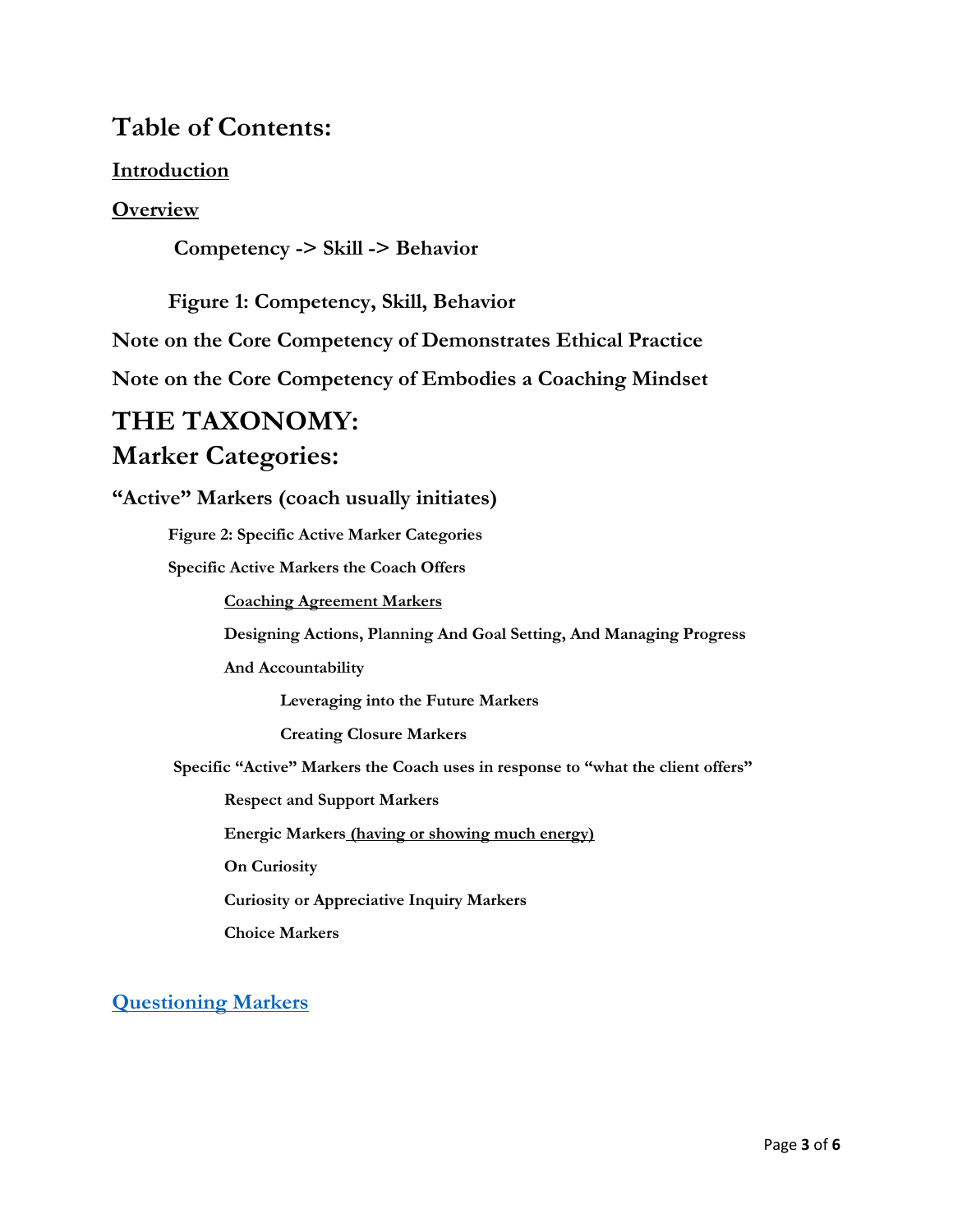#### **"Learning" Markers**

**Coach facilitates learning Articulating learning Applying learning An example of coach insight The shift from laser focus to global awareness**

### **Freedom from the "Burden of Self" Markers**

**Coaches Self-Management Markers Coaches "Utilization of Self" Markers**

### **MetaMarkers (General)**

#### **Conclusion**

**[About the Author](https://www.linkedin.com/in/tom-krapu-phd-pcc/)**

**[LinkedIn Taxonomy Study Group](https://www.linkedin.com/groups/12171341/)**

**Definitions**

### **Reviews and Testimonials of this approach to The Markers and the Taxonomy:**

*Tom, that was a fabulous conversation last night! I really appreciate the ideas of how to get started - 47 markers is a bit daunting, to say the least.*

*Tom, you were terrific! Such a pleasure to get to know you and be awed with what you have done with your life to further the movement of coaching.*

*Much appreciated, Tom! Thank you so much for your great contribution to the coaching field.*

*I thought this (Marker categories) was a really useful distinction Tom.*

*Fabulous!*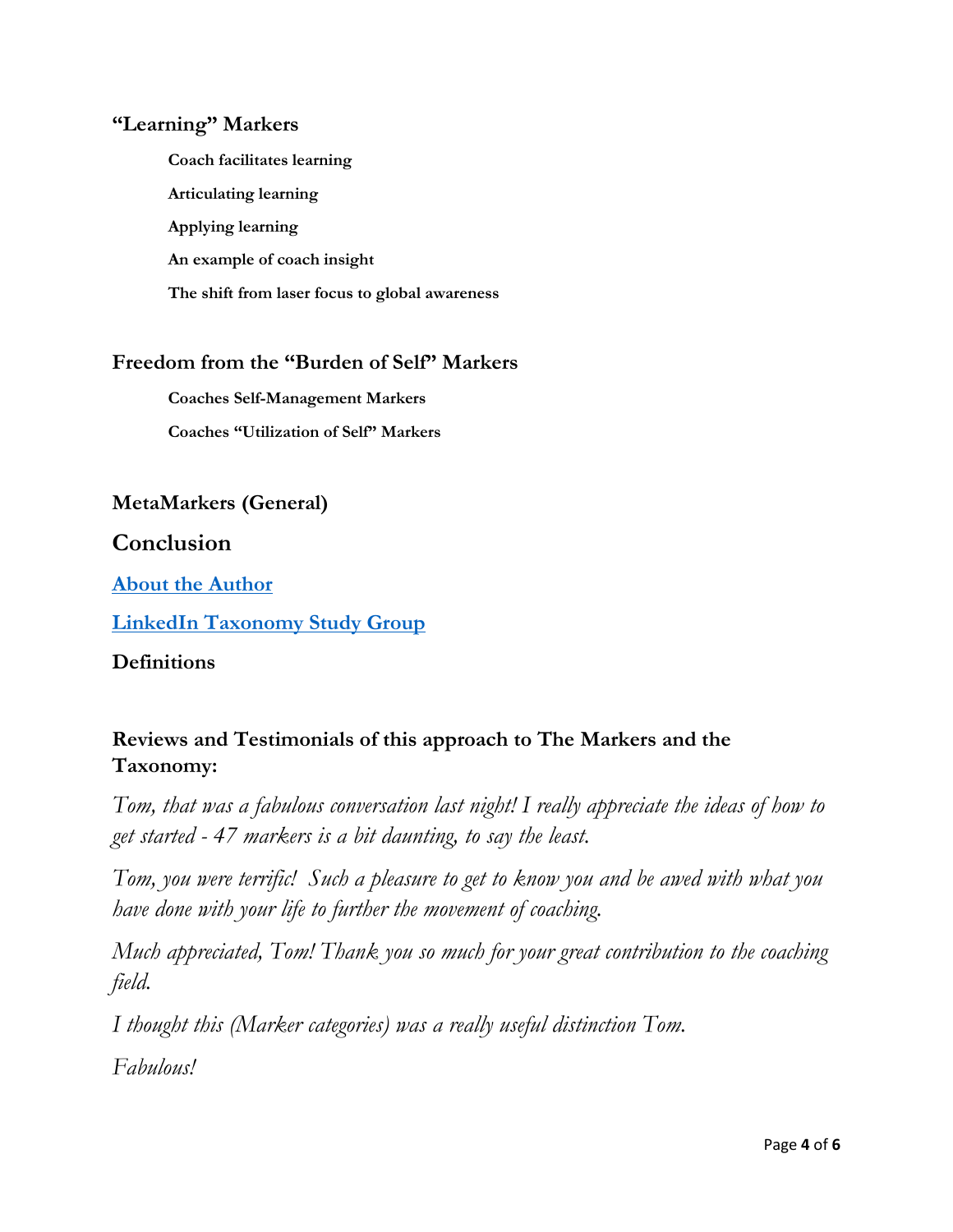**By purchasing an individual license for the PCC Marker Taxonomy you are joining a community of coaches who are dedicated to become the best coaches they can be.**

**Purchasing an individual license for the Taxonomy includes:**

- **A full txt PDF version of the taxonomy.**
- **Video workshop on the Learning Markers: How we create awareness**
- **Video workshop on the "Freedom from the Burden of Self" Markers**
- **Detailed audio (MP3) discussion of the End Phase of every coaching conversation.**
- **Free membership in the Infinite Potential LinkedIn Mentoring Group**
- **20% discount on individual and/or group mentoring coaching services**
- **Free updates to the taxonomy in the future.**

## **Information about purchasing group and individual licenses is located below.**

**These materials have been self-published. To obtain the full article through an individual user license, go to** [www.krapu4.com/coach/taxonomy.htm](http://www.krapu4.com/coach/taxonomy.htm) **OR [Amazon](https://www.amazon.com/dp/B07QMQB4PV) to make a purchase for your personal use.**